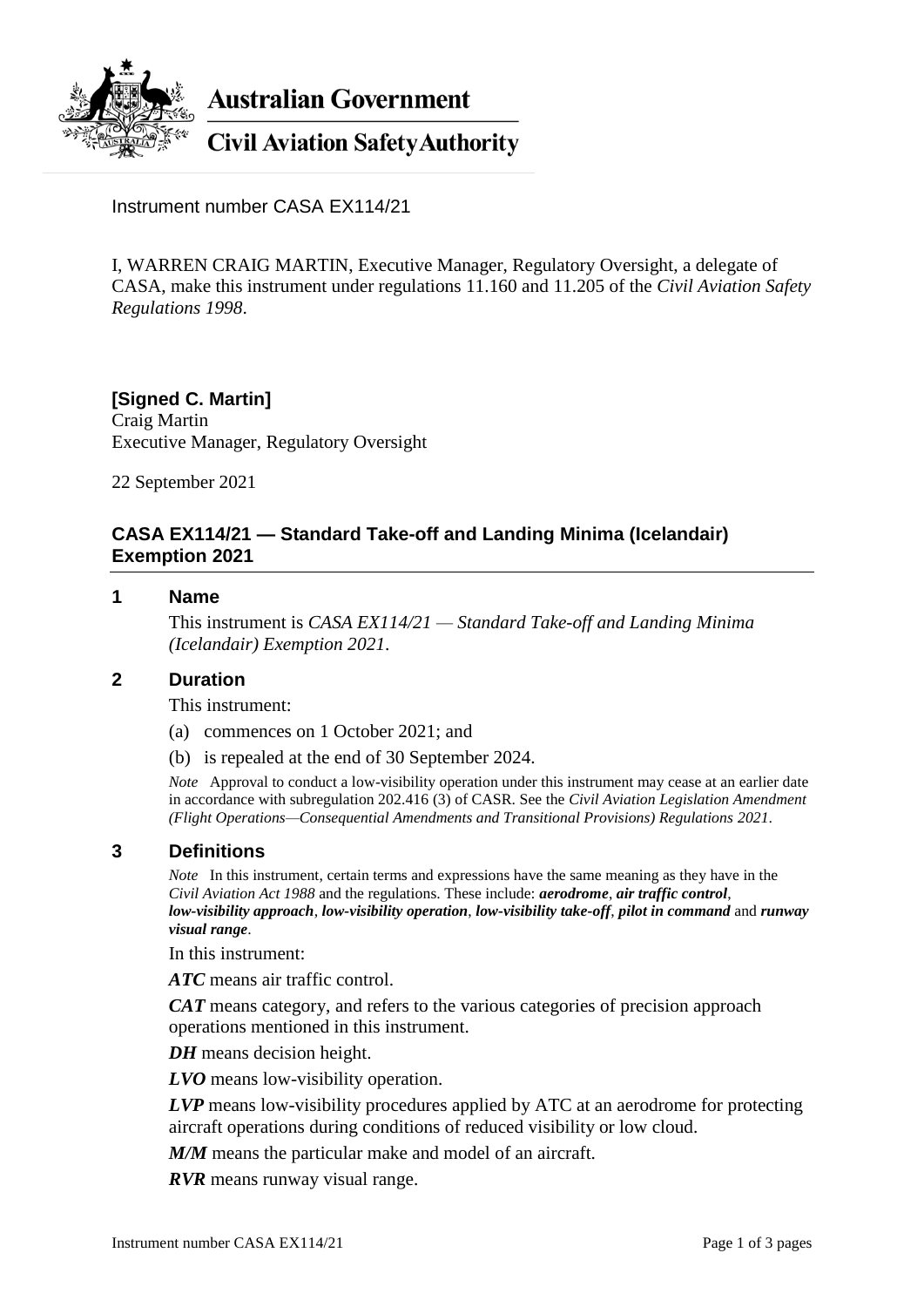# **4 Application**

This instrument applies in relation to Icelandair EHF of Reykjavik, Iceland, ARN 592780 (the *exempted operator*), if:

- (a) the exempted operator conducts a flight to or from an aerodrome in a B757-200 kind of aircraft (the *aircraft*); and
- (b) ATC at the aerodrome has informed the pilot in command of the aircraft that LVP are in force.

## **5 Exemptions**

- (1) The exempted operator is exempt from compliance with subregulations 257 (3) and (4) of CAR in relation to the flight.
- (2) The pilot in command of the aircraft is exempt from compliance with subregulations 257 (3) and (4) of CAR in relation to the flight.

### **6 Conditions**

- (1) It is a condition of the exemption in subsection  $5(1)$  that the exempted operator ensures compliance with the requirements mentioned in subsection (3).
- (2) It is a condition of the exemption in subsection 5 (2) that the pilot in command of the aircraft ensures compliance with the requirements mentioned in subsection (3).
- (3) The requirements are:
	- (a) the aircraft must comply with the meteorological minima for LVO and associated requirements set out in Schedule 1; and
	- (b) the requirements for LVO mentioned in Schedule 2.

### **Schedule 1 Operating minima for LVO**

#### **Low-visibility take-off minimum**

1 An aircraft of a kind mentioned in column 1 of Table 1 must not conduct a low-visibility take-off from the aerodrome if the reported RVR for the take-off is less than the meteorological minimum mentioned in column 2 of the Table.

#### **Table 1: Low-visibility take-off minimum**

| <b>Aircraft M/M</b> | <b>Meteorological minimum</b> |  |
|---------------------|-------------------------------|--|
| $\vert$ (column 1)  | $\alpha$ (column 2)           |  |
| B757-200            | $125 \text{ m}$               |  |

#### **Low-visibility approach minima**

- 2 An aircraft of a kind mentioned in column 1 of Table 2, when conducting a low-visibility approach operation mentioned in column 2 of the Table for the purpose of landing the aircraft:
	- (a) has the RVR meteorological minimum mentioned in column 3 of the Table for the low-visibility approach operation; and
	- (b) must apply the DH mentioned in column 4 of the Table for the low-visibility approach operation.